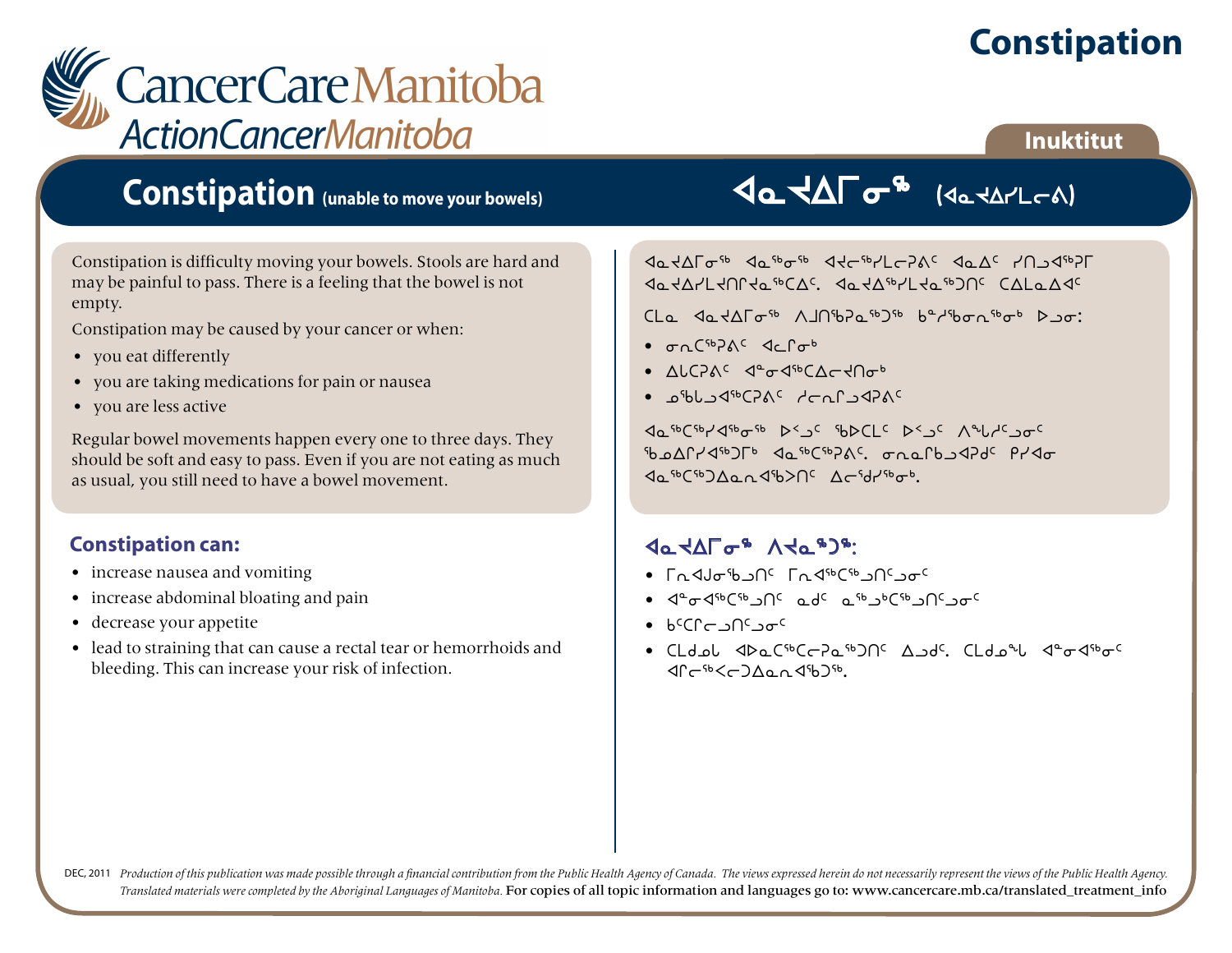

### **Constipation (unable to move your bowels)**

#### **Call your nurse or doctor if you have:**

- not had a bowel movement within three days
- abdominal or rectal pain
- vomiting

#### **Tips to help you with constipation:**

- Eat high fibre foods like whole grain breads, cereals, fruits, vegetables, nuts and seeds.
- Drink plenty of fluids. Fluids help to keep the stool soft.
- Prune juice and warm liquids may be helpful.
- Try to walk 15-30 minutes each day or try other activities such as cycling or swimming.
- Eat at the same time each day.
- Try to have a bowel movement at the same time each day.

### Bax Gatheral

**Inuktitut**

#### stable and the National Person of Care

- xN6ymJiDF5 s2li4 Wzhi4
- 4<sup>a</sup>od<sup>6</sup>CPAC adc a<sup>sb</sup>aCPACaoc
- $\Gamma_0$   $\triangleleft$ <sup>56</sup> $\Gamma$ <sub>2</sub>A<sup>c</sup>

#### Abt< - 2014 CLDJ4 Ldd:

- *Julation*  $\alpha$  a metal design and the control of  $\alpha$ 1 Justot Asdlot LLst Jot 4100t
- $\Lambda \Gamma$ S $4^b$   $\Lambda$ C  $\Lambda$  $\Gamma$ <sub>3</sub> $\Gamma$ <sub>6</sub>  $\Lambda$ C  $\Lambda$ <sub>C</sub>  $\Lambda$ <sub>C</sub>  $\Lambda$ <sub>C</sub>  $\Lambda$ <sub>C</sub>  $\Lambda$ <sub>c</sub><sub>6</sub>  $\Lambda$ <sub>c</sub><sub>6</sub>  $\Lambda$ <sub>c</sub><sub>6</sub>  $\Lambda$ <sub>c</sub><sub>6</sub>  $\Lambda$ <sub>c</sub><sub>6</sub>  $\Lambda$ <sub>6</sub>  $\Lambda$ <sub>6</sub>  $\Lambda$ <sub>6</sub>  $\Lambda$ <sub>6</sub>  $\Lambda$ <sub>6</sub>  $\Lambda$ <sub>6</sub>  $\Lambda$ <sub>6</sub>  $\Lambda$ <sub>6</sub>  $\Lambda$ <sub>6</sub>  $\Lambda$ <sub>6</sub>  $\Lambda$ <sub>6</sub>
- $\Lambda$  $L$ <sub>C</sub> $\triangleright$ <sup>5</sup> $\cdot$ / $\downarrow$ <sub>d</sub> $\cdot$   $\downarrow$   $\downarrow$   $\downarrow$   $\downarrow$   $\downarrow$   $\downarrow$   $\downarrow$   $\downarrow$   $\downarrow$   $\downarrow$   $\downarrow$   $\downarrow$   $\downarrow$   $\downarrow$   $\downarrow$   $\downarrow$   $\downarrow$   $\downarrow$   $\downarrow$   $\downarrow$   $\downarrow$   $\downarrow$   $\downarrow$   $\downarrow$   $\downarrow$   $\downarrow$   $\downarrow$   $\downarrow$   $\downarrow$   $\downarrow$   $\$
- A الطلا<sup>4</sup> C<sup>4</sup> DC AbSp< a الحكم الع<sup>ه</sup> عن المحاكم العام المحاكم المحاكم المحاكم المحاكم المحاكم المحاكم المحاكم ال AshAchsbCsb<sub>3</sub>Nc
- $\sigma n C^{5b}$
- $40^{6}5^{2}4^{6}6^{6}$   $10^{6}$   $10^{6}$   $10^{6}$   $10^{6}$   $10^{6}$   $10^{6}$   $10^{6}$   $10^{6}$

DEC, 2011 Production of this publication was made possible through a financial contribution from the Public Health Agency of Canada. The views expressed herein do not necessarily represent the views of the Public Health Ag *Translated materials were completed by the Aboriginal Languages of Manitoba.* For copies of all topic information and languages go to: www.cancercare.mb.ca/translated\_treatment\_info